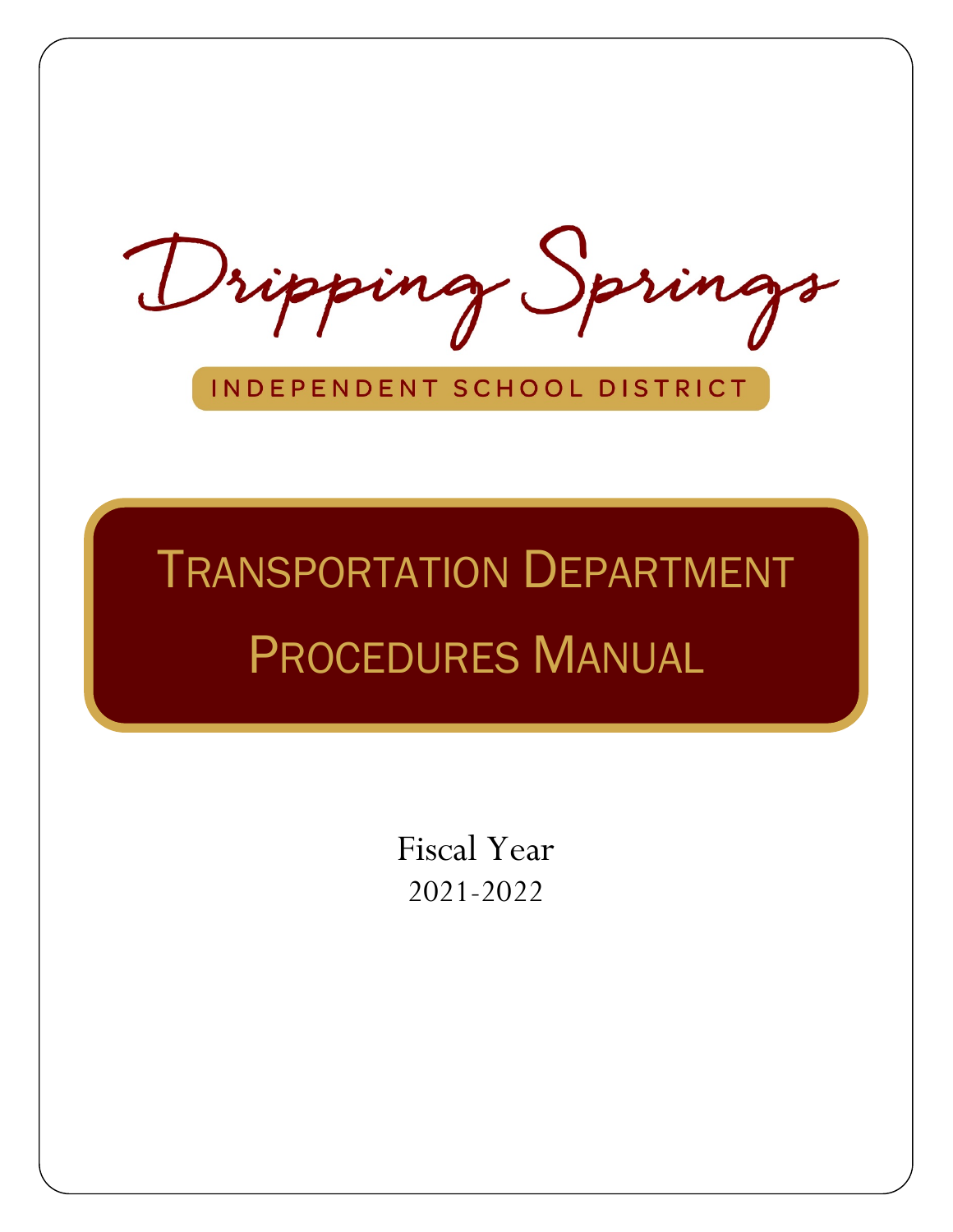## Transportation Department Procedures Manual

#### Dripping Springs Independent School District

Transportation is charged with managing the District's overall Transportation and vehicle maintenance program. The Transportation Department manages and updates bus routes, enforces safety standards that conform to federal, state and insurance regulations and coordinates Transportation for extracurricular activities and special programs.

The mission of the Transportation Department is to provide safe and efficient Transportation to the students of Dripping Springs Independent School District, in support of the District's functions and school activities.

The purpose of this manual is to provide employees of the District with guidelines regarding District vehicles, requesting District transportation, operation and maintenance of District vehicles.

Questions regarding these procedures should be directed to the Transportation Department staff.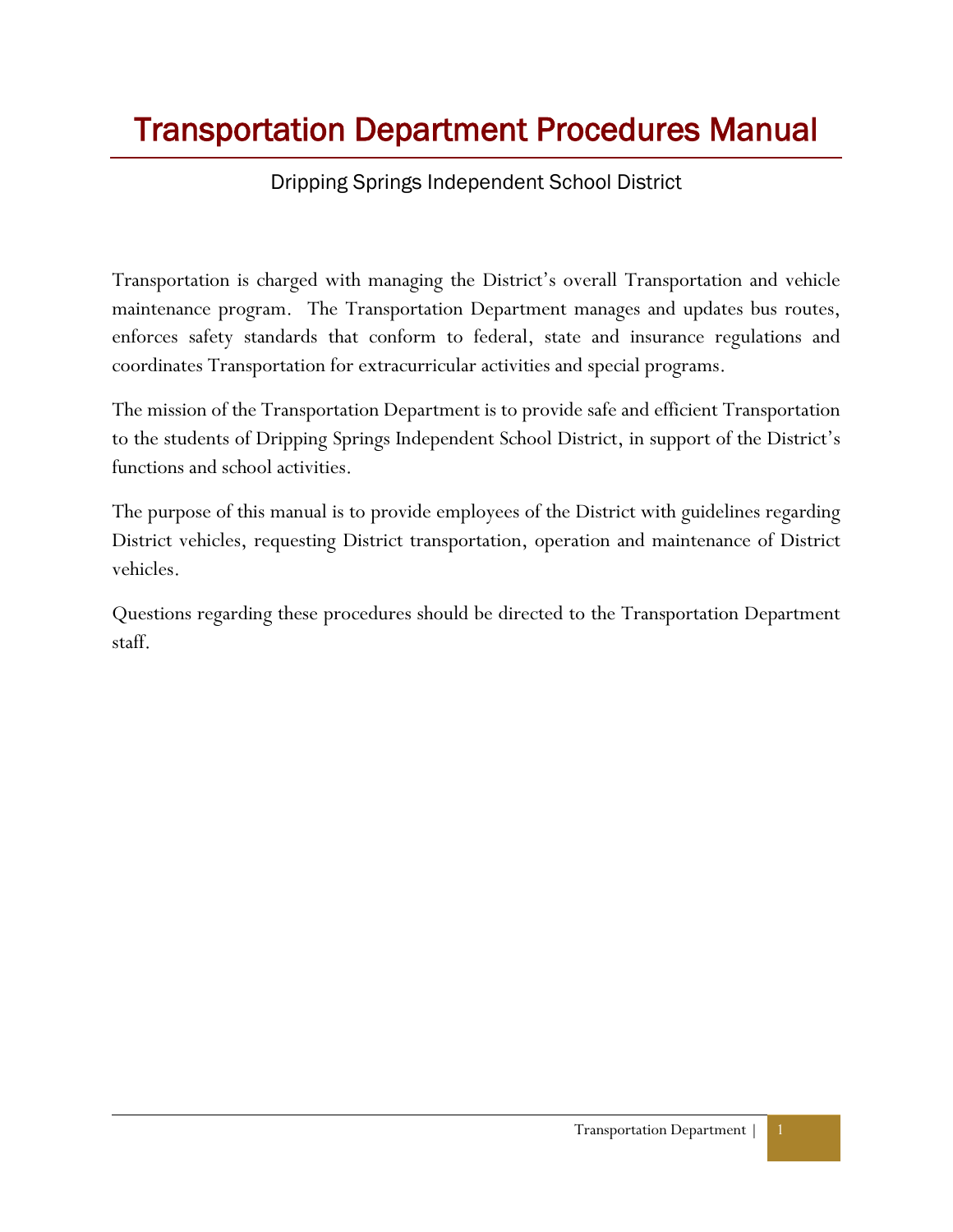## TRANSPORTATION DEPARTMENT OFFICE STAFF

| Pam Swanks       | Director                  | <u>pam.swanks@dsisdtx.us</u><br>512-858-3502 |
|------------------|---------------------------|----------------------------------------------|
| Brittany Johnson | <b>Assistant Director</b> | brittany.johnson@dsisdtx.us                  |
|                  |                           | 512-858-3508                                 |
| Cindy Tudor      | Secretary                 | cindy.tudor@dsisdtx.us                       |
|                  |                           | 512-858-3502                                 |
| Melissa Magill   | Dispatch/Trip             | melissa.magill@dsisdtx.us                    |
|                  | Coordinator               | 512-858-3501                                 |
| Cristi Peterson  | Router                    | cristi.peterson@dsisdtx.us                   |
|                  |                           | 512-858-3504                                 |
|                  | Training/Safety           | <u>(a)dsisdtx.us</u>                         |
|                  |                           | 512-858-3506                                 |
| Steven Jaco      | Shop Foreman              | <u>steven.jaco(a)dsisdtx.us</u>              |
|                  |                           | 512-858-3503                                 |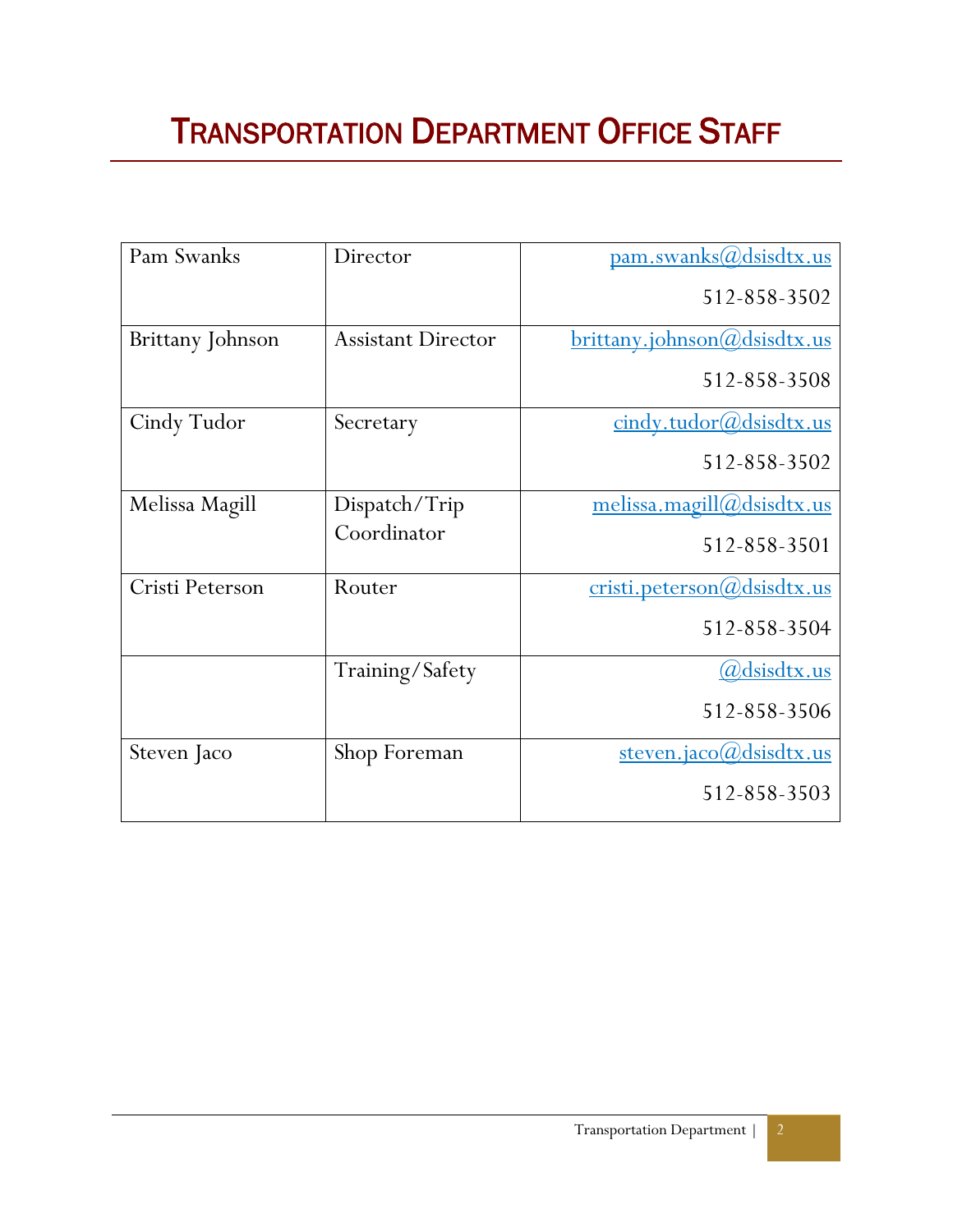## TABLE OF CONTENTS

#### **Contents**

| STUDENT TRIPS INCLUDING EXTRACURRICULAR                                                   |  |
|-------------------------------------------------------------------------------------------|--|
|                                                                                           |  |
|                                                                                           |  |
|                                                                                           |  |
|                                                                                           |  |
|                                                                                           |  |
|                                                                                           |  |
|                                                                                           |  |
|                                                                                           |  |
|                                                                                           |  |
|                                                                                           |  |
|                                                                                           |  |
|                                                                                           |  |
|                                                                                           |  |
| REPORTING ISSUES WITH TRIP BUS OR WHITE FLEET FOR EMPLOYEE OR STUDENT TRAVEL 12           |  |
|                                                                                           |  |
| SCHEDULED PM'S-THIS PROCEDURE APPLIES TO SERVICE PM'S AND SAFETY INSPECTIONS  12          |  |
|                                                                                           |  |
|                                                                                           |  |
|                                                                                           |  |
|                                                                                           |  |
|                                                                                           |  |
|                                                                                           |  |
| TO PULL A FIFTH WHEEL TRAILER USING DISTRICT DUAL TRUCK OR OPERATE SEMI/TRUCK/TRAILER  15 |  |
|                                                                                           |  |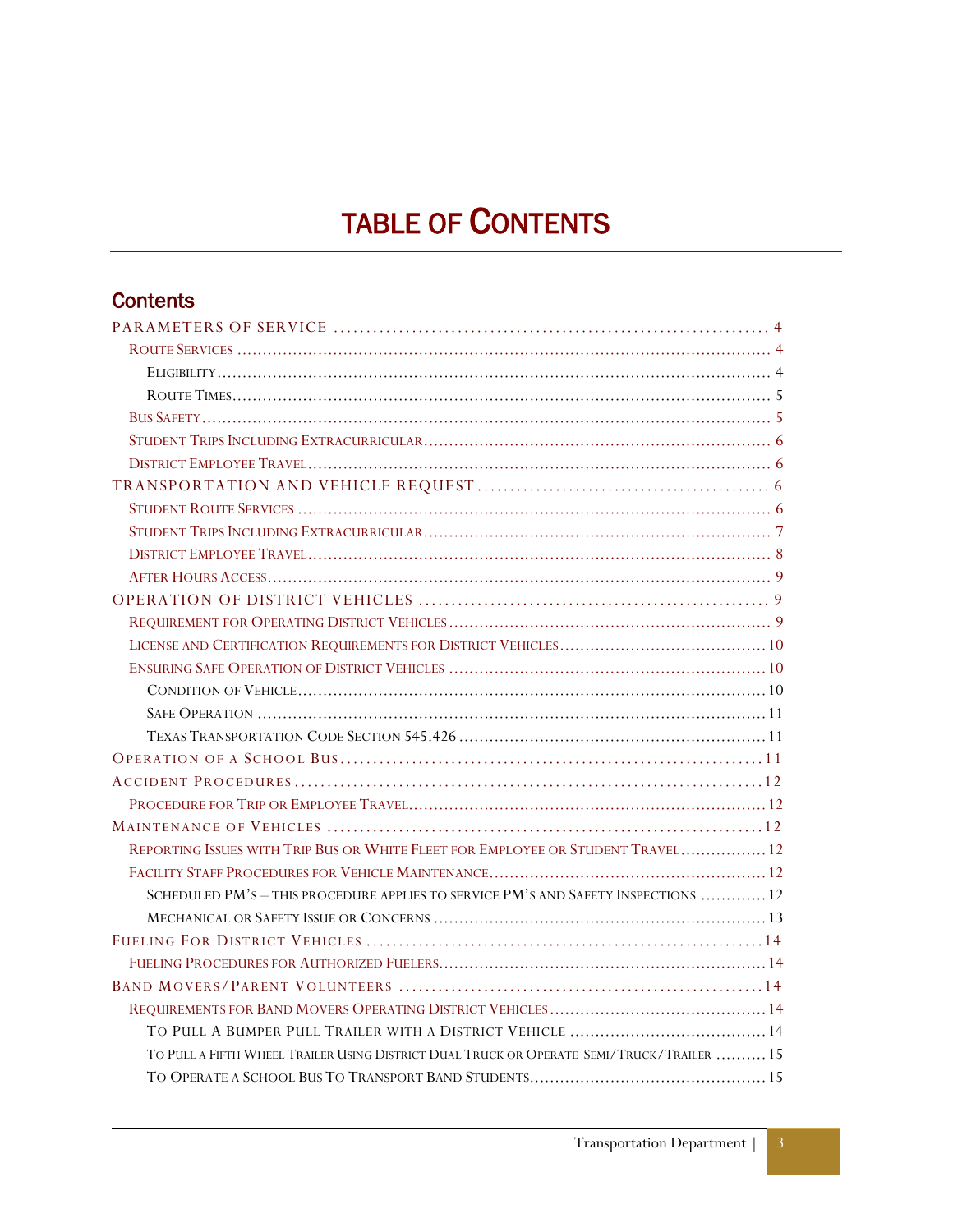#### <span id="page-4-0"></span>PARAMETERS OF SERVICE

#### <span id="page-4-1"></span>Route Services

#### <span id="page-4-2"></span>Eligibility

Transportation services are available to students who live two or more miles from their assigned school. The distance a student lives from their assigned school is determined by measuring the shortest distance traveled on **publicly** maintained roads from the curb at the front of the school to the curb in front of their home. Students residing within two miles of their assigned school may have transportation available if their neighborhood qualifies as hazardous under the district's transportation rating system. Transportation is provided for students to and from the bus stop designated to service the student's residence of record.

TEC §34.007 permits a student to be transported to and from a grandparent's residence. Parents may designate a grandparent's residence if the grandparent's residence is two or more miles from the student's campus of regular attendance and is served by a District approved stop on a District approved route. The designation must be written and remain on file with the Transportation Office. Parents must contact the Transportation Office to complete the grandparent residence designation form.

Transportation is provided for students to and from the bus stop designated to service the student's residence of record. Students are expected to ride their assigned bus and load/unload only at their assigned stop.

The District **does not** provide transportation services to alternate locations including:

- other residences such a friend's house, babysitter or relative
- businesses including parent's business or place of employment
- after school activities

Parents should make alternate arrangements for students traveling to or from alternate locations.

Transfer students are NOT eligible for transportation route services.

Some students who attend more than one school to participate in classes not offered at their school are transported between schools during school hours.

<span id="page-4-3"></span>Special education students are eligible for transportation if need is established through the Admission, Review and Dismissal process.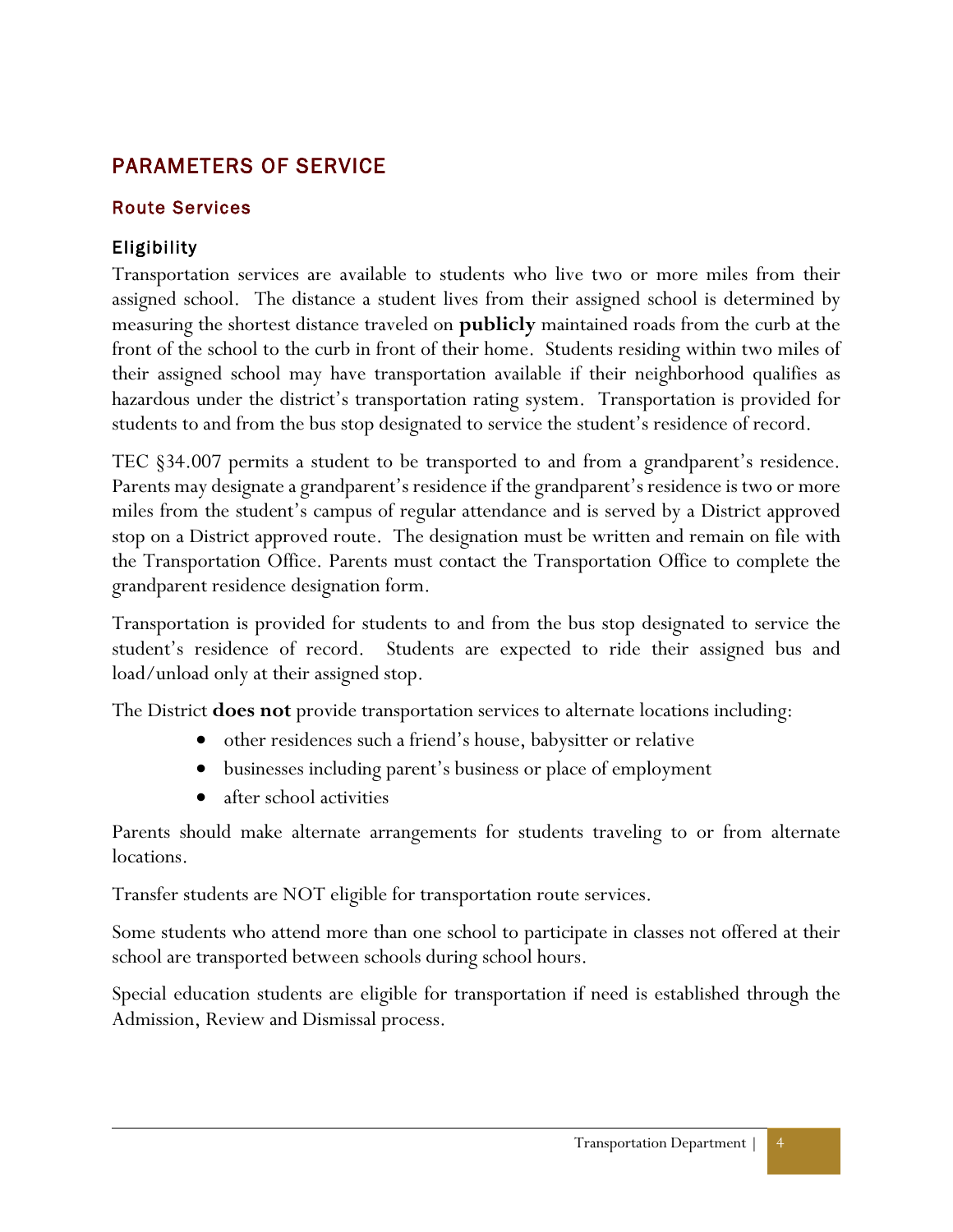#### Route Times

Drivers attempt to arrive at every bus stop on time. Due to the variance between individual clocks, students should arrive at the bus stop 5 minutes prior to the scheduled arrival time. Buses on regular transportation routes do not wait for late students under most circumstances. Special needs bus routes follow much the same criteria but will wait up to 3 minutes at the stop for the student to load provided the bus has a safe location to wait. Buses depart the campus in the afternoon as directed by the campus administration. In general, the buses are not dismissed prior to 7 minutes after campus dismissal time. Students are expected to proceed immediately to the buses. Bus drivers are **not permitted to stop or open the door** for late students due to safety concerns with students too close to moving bus wheels.

#### <span id="page-5-0"></span>Bus Safety

When appropriate student behavior is maintained on the vehicle, passengers will have a safe, pleasant trip. Riding to and from school each day is a privilege, not a right. This privilege may be taken away if a student does not adhere to bus and transportation safety rules and cooperate with the driver and other school personnel at all times.

Students being transported in school-owned vehicles are required to comply with the district's Student Code of Conduct (SCOC). Failure to comply with the SCOC or established safety rules while on school transportation may result in restrictions or forfeiture of transportation services as well as disciplinary action. Appropriate student behavior is as important on school vehicles as in the classroom. Unlike a teacher, however, the bus driver is occupied primarily with driving the vehicle through traffic and in various weather conditions.

A bus driver may refer a student to the principal's office or the campus behavior coordinator's office to maintain effective discipline on district transportation. The principal or campus behavior coordinator must employ additional discipline management techniques, as appropriate, which can include restricting or revoking student's district transportation riding privileges.

All students who use District transportation must board buses at authorized stops only. Authorized stops will be designated annually by the superintendent or designee. Bus drivers will load and unload passengers only at authorized stops. Except for water in a plastic or nonbreakable bottle, no eating or drinking is allowed. Food and beverages in non-breakable containers must remain contained within a backpack or bag. All loose items, including band instruments, should be secured. The following items are prohibited: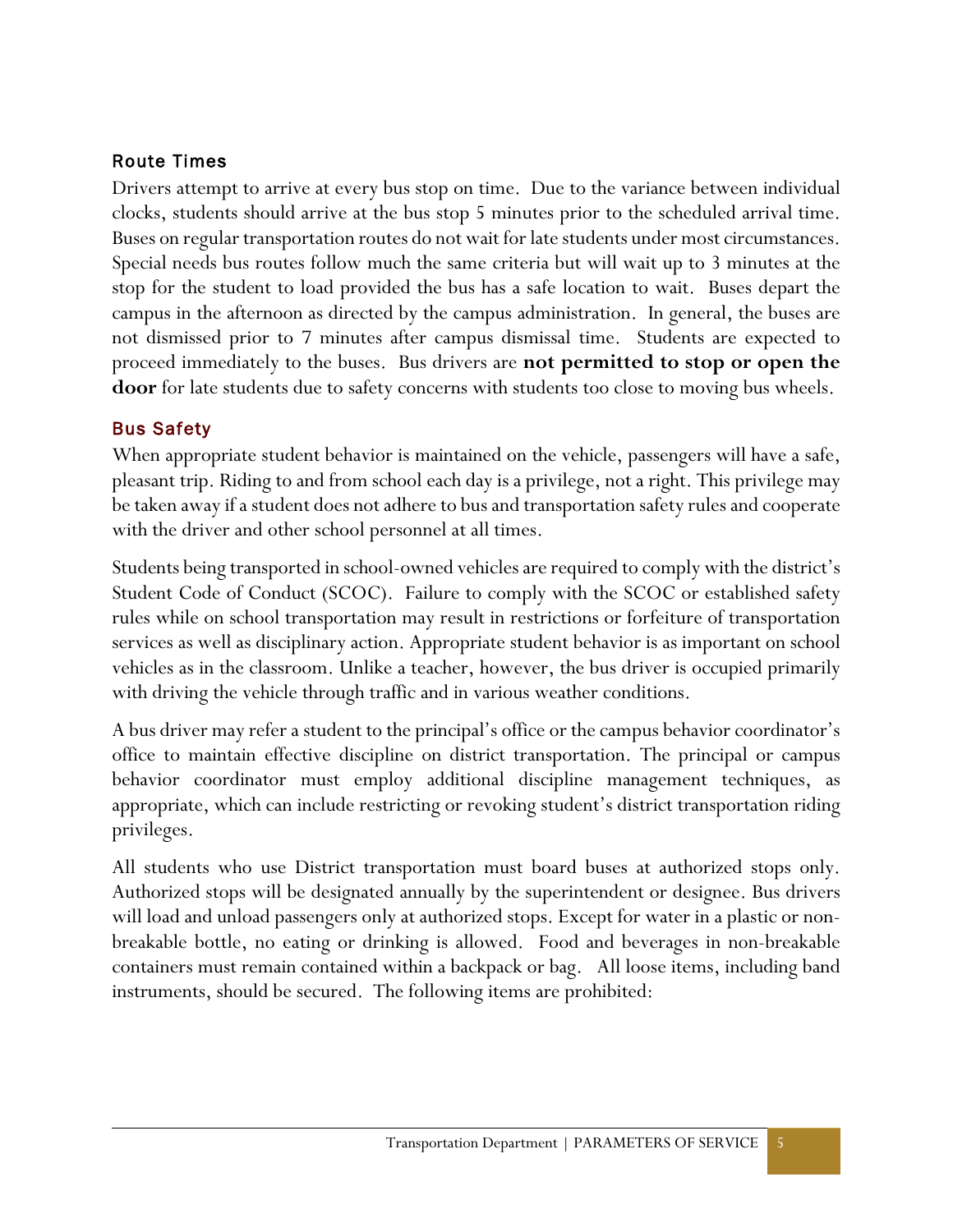- Glass objects
- Live animals and/or insects
- Aerosol containers
- Open flame of any kind
- Explosives or fireworks
- Tobacco products of any type
- E-Cigarette
- Objects too large to fit in a student's lap or seat
- Any item that may present a risk to the safety of passengers

Cell phones and all electronic devices should remain in the possession of the owner in order to prevent loss or damage. The district will not be responsible for damaged, lost, or stolen telecommunications devices. Parents should be aware that drivers are unable to monitor appropriate use of electronic devices while on the school bus.

The district's Student Code of Conduct should be reviewed for full information regarding student expectations and discipline related to bus transportation.

#### <span id="page-6-0"></span>Student Trips Including Extracurricular

The District provides vehicles and transportation for approved student trips as resources are available.

#### <span id="page-6-1"></span>District Employee Travel

The District has limited number of vehicles available for approved Employee Out-of-District Travel as an option.

#### <span id="page-6-2"></span>TRANSPORTATION AND VEHICLE REQUEST

#### <span id="page-6-3"></span>Student Route Services

Students eligible for regular bus service as outlined in the service parameters should register for bus service as part of the annual student registration process. Parents should email the Transportation department at  $\frac{transportion(\mathcal{Q}, \text{d} \text{sisd} \text{tx}, \text{us})}{\mathcal{Q}, \text{d} \text{sisd} \text{tx}, \text{us}}$  to change bus ridership status after initial registration has been submitted. Changes to bus ridership due to moving, new to the area, change of initial registration, etc., can be submitted to the Transportation Office throughout the year if you are a current rider or wanting to sign up for bus service

Students eligible for special transportation services will be contacted by the Transportation routing specialist after the Transportation form is received from the Special Services Department. The Transportation form will indicate the student is eligible for special transportation outlining the needs of the students per the student's Individual Educations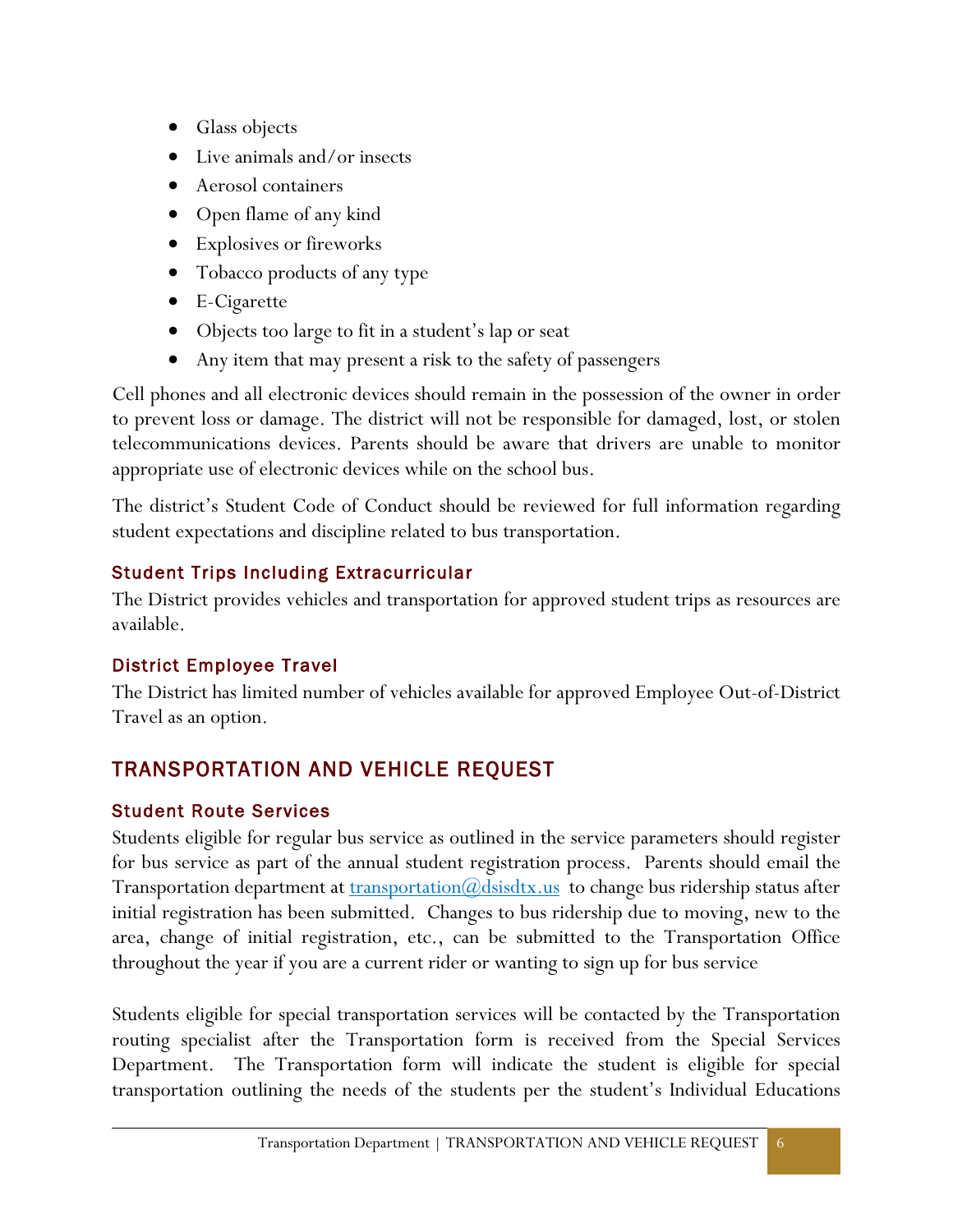Program. Due the individualized service of special transportation, it may take up to 5 days for services to begin after the Transportation form is received by the routing specialist. The Transportation Department will adhere to the needs as outlined on the Transportation form in the student's Individual Education Program including school times, pick-up and drop-off locations. Changes must be indicated on an updated Transportation form.

#### <span id="page-7-0"></span>Student Trips Including Extracurricular

Dripping Springs ISD utilizes online trip & vehicle scheduling software, Trip Tracker, to facilitate the requesting and scheduling of vehicles. Campus and department administrators have appointed certain staff members to access the software for these requests.

Field Trip request should be submitted to the campus administrator for approval. Due to limited District resources, <u>field trips shall be scheduled between the hours of 9am-2pm</u> during instructional days**.** Trips for UIL scheduled competitions outside of these parameters will be accommodated only as District resources permit.

The campus administration office or designated sponsor will submit a request for the trips and/or vehicle(s) online using Trip Tracker. The Transportation Office encourages campuses to get their requests entered as soon as possible to ensure the Transportation Department can accommodate them. Trips must be entered in the system at least **10 days** in advance. The campus should notify Transportation as soon as possible of any trip changes or cancellations.

Athletic and/or extracurricular trips or vehicle requests shall be approved by the athletic and/or extracurricular director or designee. The athletic and/or extracurricular activity office or designee will enter the request into Trip Tracker online at least **10 days** in advance. Vehicles should be requested as early as possible to ensure that all organizations can be accommodated. The Transportation Office should be notified as soon as possible of any changes or cancellations.

NOTE: Trips cancelled after the driver has reported for duty will result in a cancelled trip fee of 2 hour minimum.

Trip Tracker will notify the requestor of record and the driver via email once the trip has been scheduled. Please contact the Transportation Office for assistance with Trip Tracker and other trip related questions.

A "Trip Sheet" must be completed for every use of a District vehicle. The Trip Sheet should be picked up with the keys. The Trip Sheet will list the vehicle you have been assigned. Employees should operate the vehicle assigned to them. The trip sheet must be completed and returned with the keys. The Transportation Department must have the mileage for every trip including student and staff travel.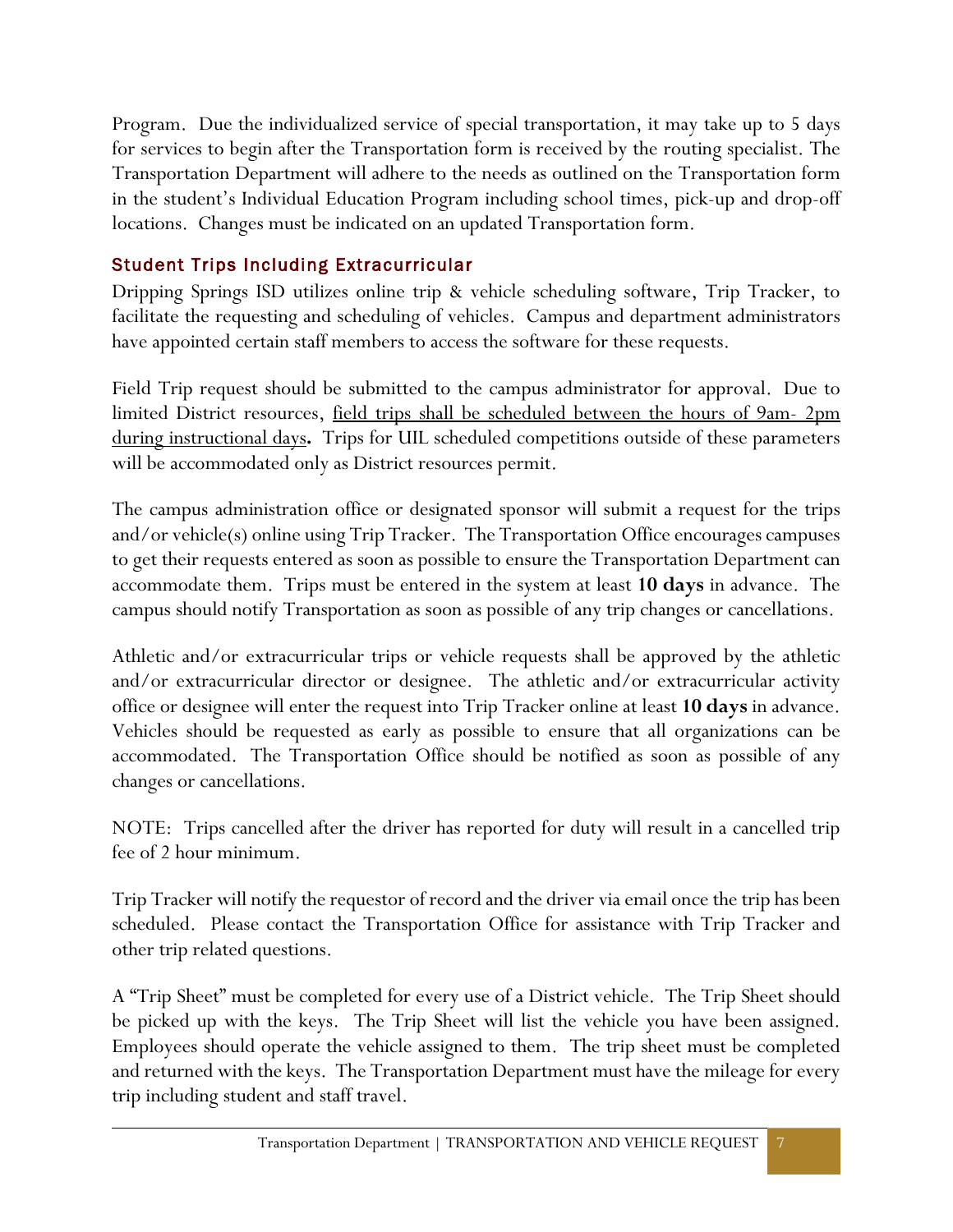Please note recommended vehicle capacities for regular full size buses:

- Elementary age students  $60 (2 3)$  per seat including adults)
- Secondary age students 46 (2 per seat including adults)
- White Fleet Vehicles 7 passengers including the driver

Remember to allow extra space for adult passengers, luggage and equipment including ice chest or lunch baskets as all items must be stored in a seat or under a seat. Items may not be placed in the bus aisle, block any exit including exit windows or be stacked above the height of the seat.

Teachers, sponsors and/or coaches should review bus safety expectations with students and provide adequate supervision to ensure student safety. These expectations can be found in the Student Handbook or on the Transportation webpage. Students traveling in vehicles equipped with seat belts shall wear them at all times.

#### **Please note each group is responsible for keeping District vehicles clean and free of trash.**

#### <span id="page-8-0"></span>District Employee Travel

District employees should review the Business Office Procedure Manual in regards to employee travel. The Business Office Procedure Manual outlines the option for mileage reimbursement and car rental in addition to the option of requesting a District vehicle. The cost charged for use of a District vehicle is the same as mileage reimbursement rate. Employees should examine each option to compare cost. Many times a car rental is the best option when traveling out of town, as the cost is less and reduces mileage incurred when using the District's limited fleet of vehicles.

When requesting a District vehicle for employee travel, the request must be submitted through the District vehicle scheduling software, Trip Tracker. Campus and department administrators have appointed certain staff members to access the software for these requests.

The department or campus administration office will submit a request for the trips and/or vehicle(s) online using Trip Tracker. The Transportation Office encourages departments and campuses to get their requests entered as soon as possible to ensure the Transportation Department can accommodate them. Trips must be entered in the system at least **10 days** in advance. The department or campus should notify Transportation as soon as possible of any trip changes or cancellations.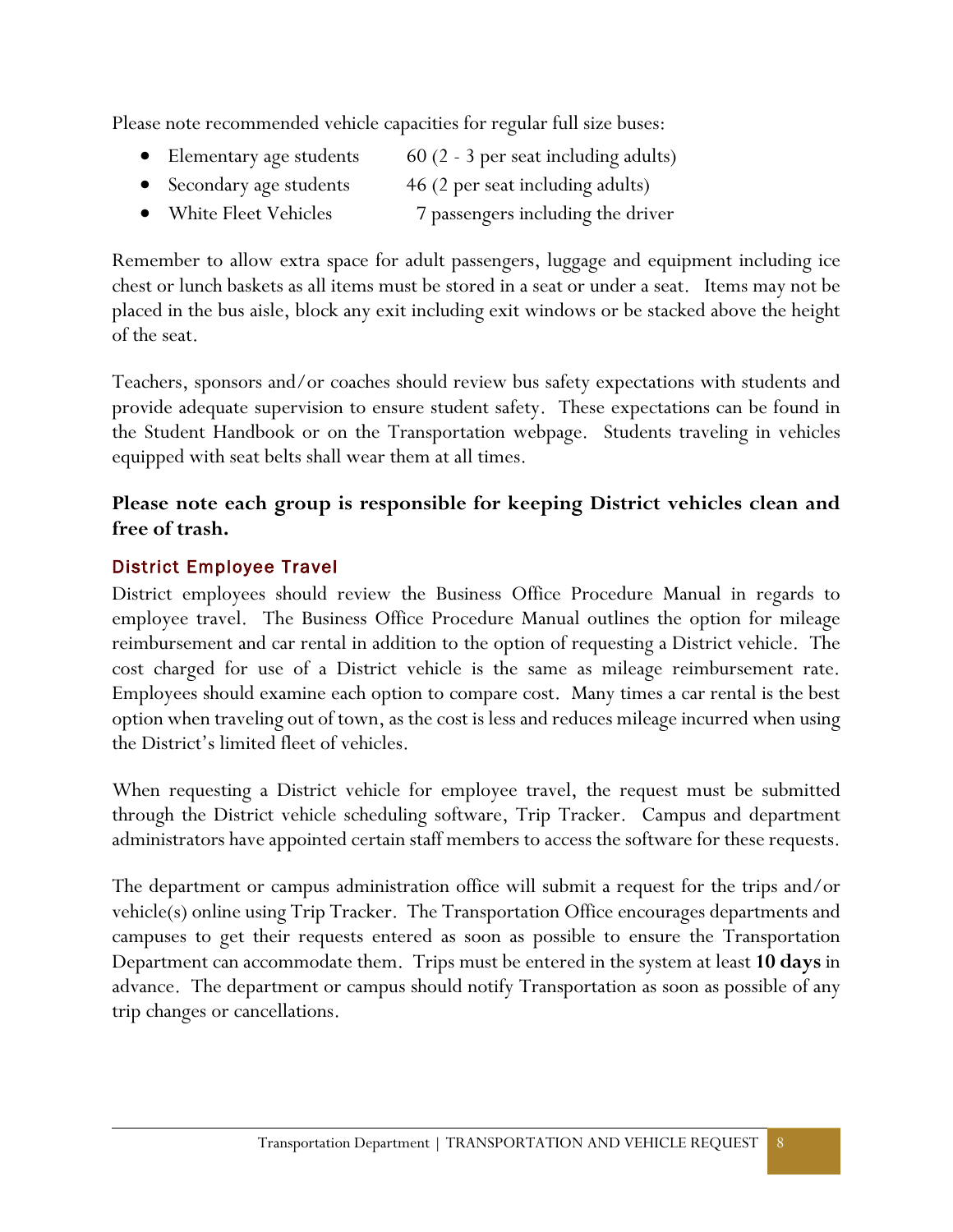Trip Tracker will notify the requestor of record and the driver via email once the trip has been scheduled. Please contact the Transportation Office for assistance with Trip Tracker and other trip related questions.

A "Trip Sheet" must be completed for every use of a District vehicle. The Trip Sheet should be picked up with the keys. The Trip Sheet will indicate which vehicle you have been assigned. Employees should operate only the vehicle assigned to them. The Trip Sheet must be completed, signed and returned with the keys. The Transportation Department must have the mileage for every trip including student and staff travel.

District vehicles shall be stored and secured at the Transportation facility or designated approved location. District vehicles may not be taken home.

#### **Please note all District employees are responsible for keeping District vehicles clean and free of trash.**

Please park personal vehicles in the **exact** space the District vehicle is taken from. Please stay within designated parking areas avoiding No Parking and Reserved Parking spots. District Vehicles should be returned to the spot in which they were taken.

#### <span id="page-9-0"></span>After Hours Access

A controlled access badge allows for after-hours access to the Transportation lot and foyer on the east side of the building. The gate and foyer is accessed on the east side by a badge issued by the Transportation Department/trip coordinator. Contact the Transportation Office for instructions to pick up or return vehicle after hours.

#### <span id="page-9-1"></span>OPERATION OF DISTRICT VEHICLES

#### <span id="page-9-2"></span>Requirement for Operating District Vehicles

District Vehicles shall only be operated by approved District employees. Employees shall agree to provide the Transportation Office with a copy of their current driver's license and understand the Transportation Office will review their driving record to ensure license is valid with required endorsements as applicable. The Transportation Office will review licenses and driving records annually.

<span id="page-9-3"></span>District employees operating a school bus or transporting students in white fleet vehicles shall meet minimum requirements as described at 37 Administrative Code 14.14(d) (penalty points for convictions of traffic law violations and crash involvements.)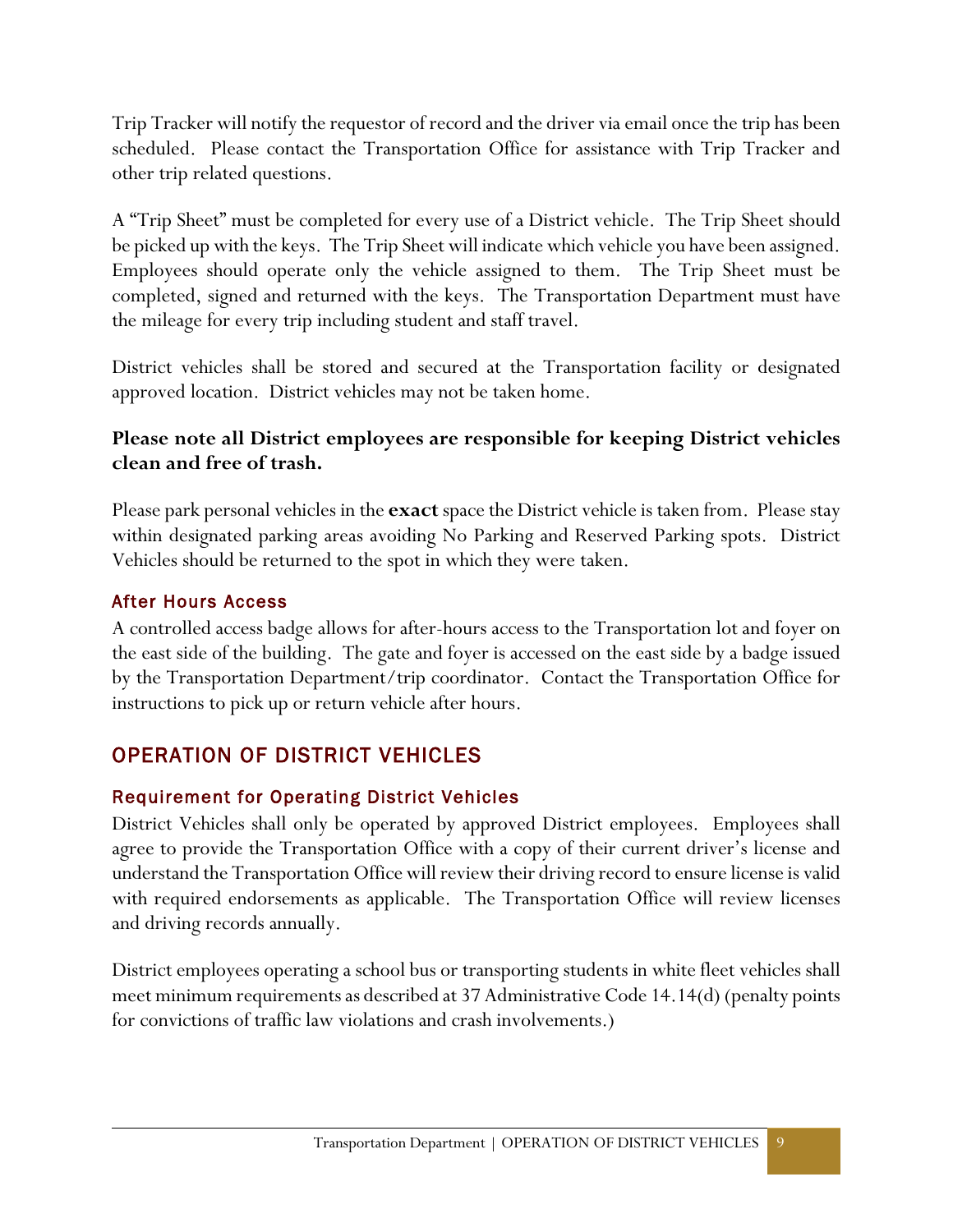#### License and Certification Requirements for District Vehicles

White Fleet – Trucks, Suburban, Vans:

• Class C Valid License Minimum

District vehicle towing a trailer with combined GVWR (Gross Vehicle Weight Rating) of 26,001or more:

- Class A CDL
- Current DOT Medical Card unless exemption claimed
- Negative Pre-Employment DOT Drug Screen with participation in District Random Testing Pool in accordance with FMCSA and District Policy DHE

Single vehicle with a GVWR (Gross Vehicle Weight Rating) of 26,001 or more:

- Class B CDL with appropriate endorsements for vehicle to be operated
- Current DOT Medical Card unless exemption claimed
- Negative Pre-Employment DOT Drug Screen with participation in District Random Testing Pool in accordance with FMCSA and District Policy DHE

School Bus (DBA Legal):

- Class B CDL with appropriate endorsements for vehicle-Passenger, School Bus **without** Air Brake Restriction in accordance with District Board Policy DBA Legal
- Possess a valid Texas School Bus Driver Safety Training Certificate in accordance with District Board Policy DBA Legal
- Current DOT Medical Card in accordance with FMCSA and District Board Policy DBBA Legal & DBA Legal
- Negative Pre-Employment DOT Drug Screen with participation in District Random Testing Pool in accordance with District Policy DHE

#### <span id="page-10-0"></span>Ensuring Safe Operation of District Vehicles Condition of Vehicle

<span id="page-10-1"></span>The Transportation department performs regular scheduled preventative maintenance and annual state safety inspections on all District vehicles. Each employee operating a District vehicle should ensure the vehicle is in safe operating condition before operating.

School bus operators or commercial motor vehicle operators should perform the vehicle pretrip inspection as stated in the Texas Department of Motor Vehicle Commercial Motor Vehicle Handbook. Vehicles with defects or operational concerns should not be operated. The Transportation Department will assign a prepared spare bus when necessary.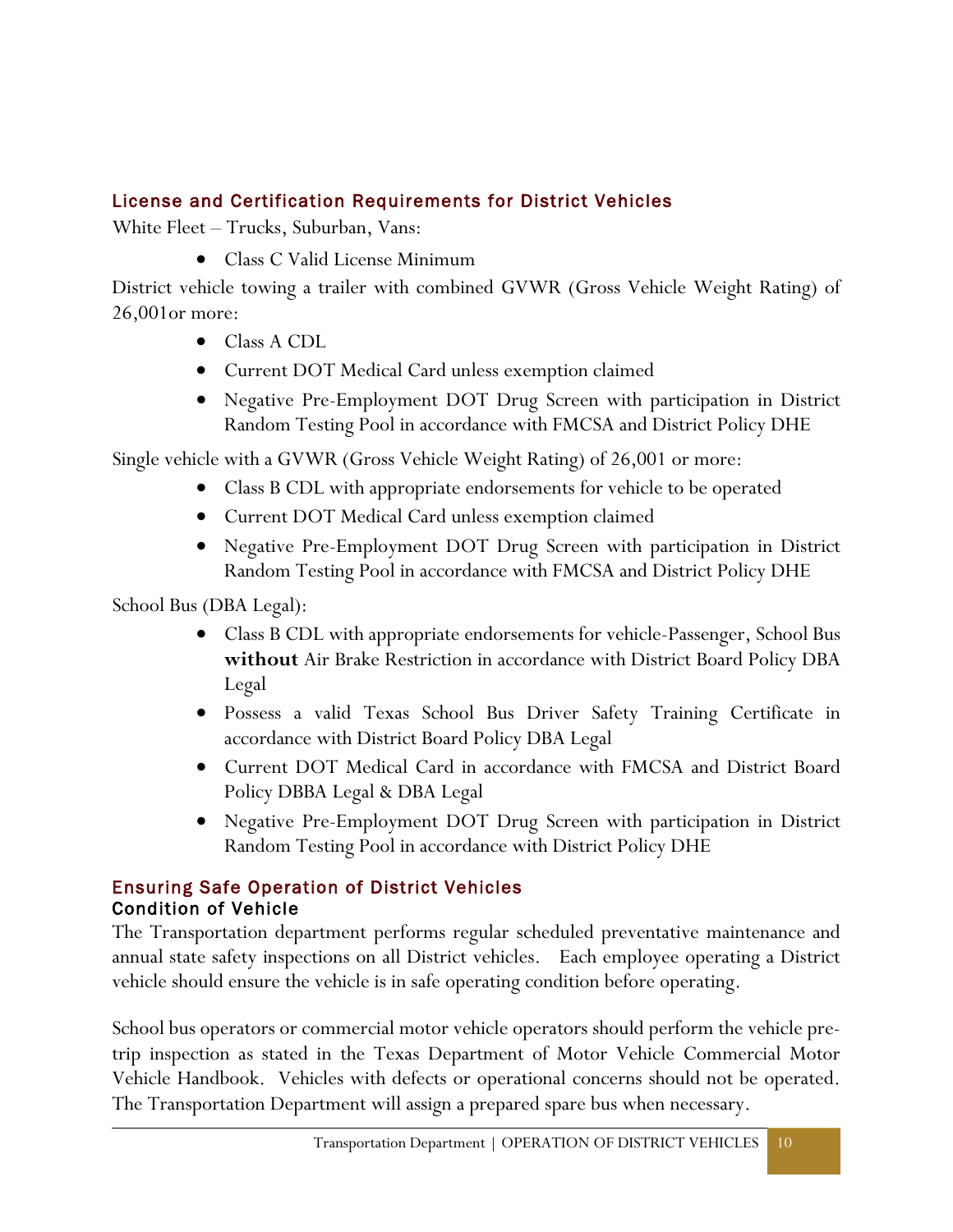White fleet drivers should ensure the tires, lights, gauges and other safety equipment are in safe operating condition prior to operation. Employees should not operate a vehicle found to have a safety defect or operational issue. Please contact Transportation with safety or operational concerns.

#### <span id="page-11-0"></span>Safe Operation

All District employees are expected to operate District vehicles in a safe professional manner. This includes following all traffic laws and defensive driving practices.

All occupants should wear seat belts in vehicles equipped with seat belts.

The following Texas Transportation Code applies to school bus operation:

#### <span id="page-11-1"></span>Texas Transportation Code Section 545.426

Use of a Wireless Communication Device in a School Crossing Zone or While Operating a School Bus with a Minor Passenger:

> • An operator may not use a wireless communication device while operating a passenger bus with a minor passenger on the bus unless the passenger bus is stopped.

#### <span id="page-11-2"></span>Operation of a School Bus

A person may not operate a school bus if:

- 1. the door of the school bus is open: or
- 2. the number of passengers on the bus is greater than the manufacturer's design capacity for the bus.

An operator of a school bus, while operating the bus, shall prohibit a passenger from:

- 1. standing in the bus; or
- 2. sitting:
	- (a) on the floor of the bus; or
	- (b) in any location on the bus that is not designed as a seat
	- (c) the Department may adopt rules necessary to administer and enforce this section.

<span id="page-11-3"></span>All passengers including adults must be safely seated on the school bus.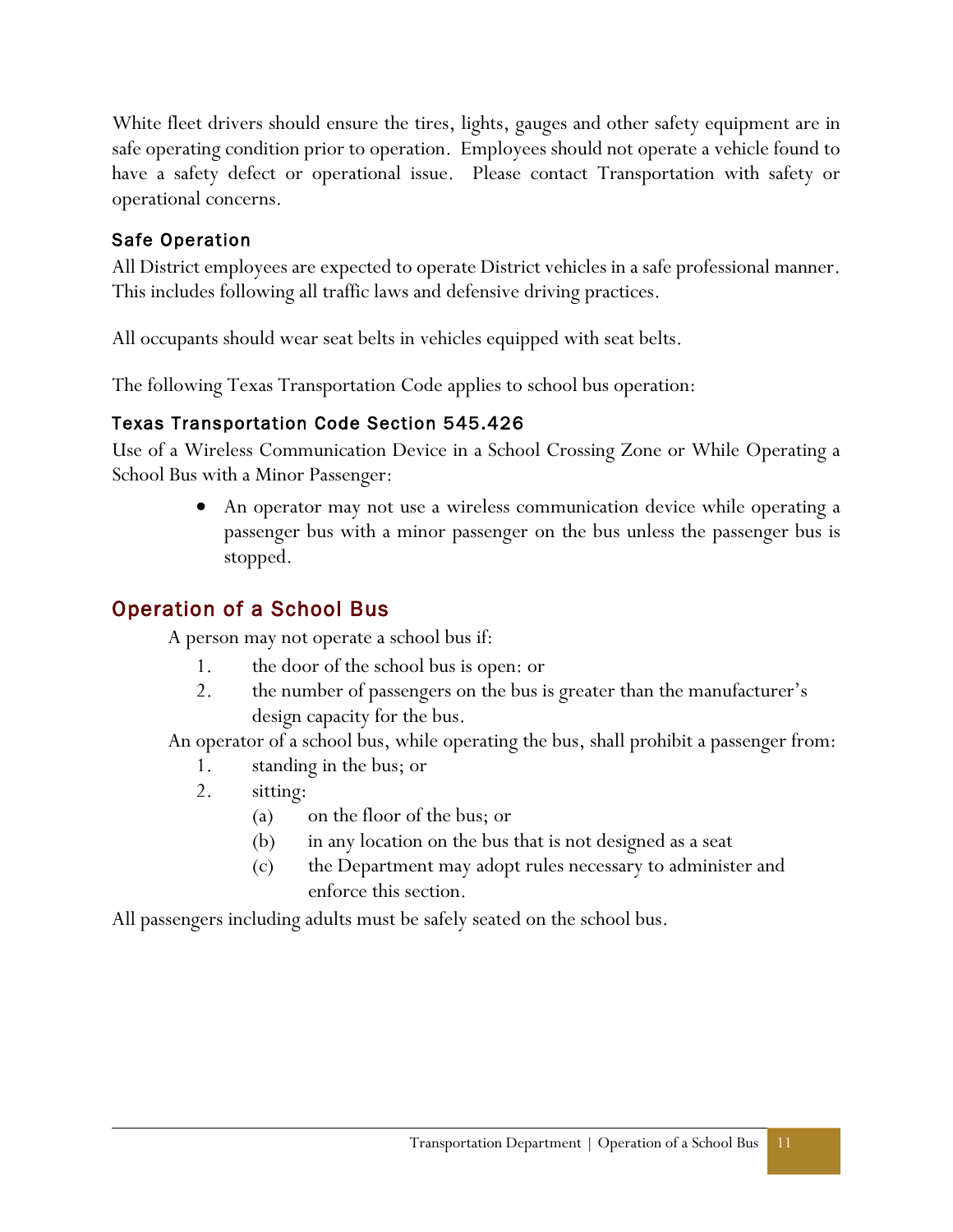#### Accident Procedures

#### <span id="page-12-0"></span>Procedure for Trip or Employee Travel

Every trip sheet should have an In Case of Emergency Form Attached. Please contact the Transportation Office or emergency number on the ICE form. In the event of a serious collision please contact law enforcement, the Transportation director and/or your campus or department administrator. The first priority should be addressing injuries and protecting the scene from additional risk when possible.

Every district vehicle should also have insurance cards, copy of vehicle registration and inspection on board. In addition, every vehicle should be equipped with a collision reporting form and seating chart for passengers. In the event a collision occurs with students on a bus, the officer working the scene must have a completed seating chart the name and age of all passengers.

#### <span id="page-12-1"></span>Maintenance of Vehicles

The Transportation Department will complete all maintenance and repairs for all district vehicles and trailers. If the work is beyond the scope of the department's means, the Transportation Department will make arrangements for the work to be performed by a third party. Please contact the Transportation shop foreman or Transportation secretary to submit a work request. The Transportation shop foreman or Transportation secretary will schedule an appointment for repairs.

#### <span id="page-12-2"></span>Reporting Issues with Trip Bus or White Fleet for Employee or Student Travel

Employees noticing a potential issue with the district vehicle they are operating should contact the Transportation Office. If after hours contact the number listed on the ICE form attached to the trip sheet. Issues or concerns not requiring immediate attention should be reported to the Transportation Office upon returning the vehicle or noted on the trip sheet if after hours so it can be addressed immediately upon resume of business.

#### <span id="page-12-3"></span>Facility Staff Procedures for Vehicle Maintenance

#### <span id="page-12-4"></span>Scheduled PM's – this procedure applies to service PM's and Safety Inspections

• The shop foreman will email the maintenance secretary the last week of each month with the list of vehicles coming due for the following month. She then emails, texts, and/or calls the driver of the vehicle to bring the vehicle to Transportation.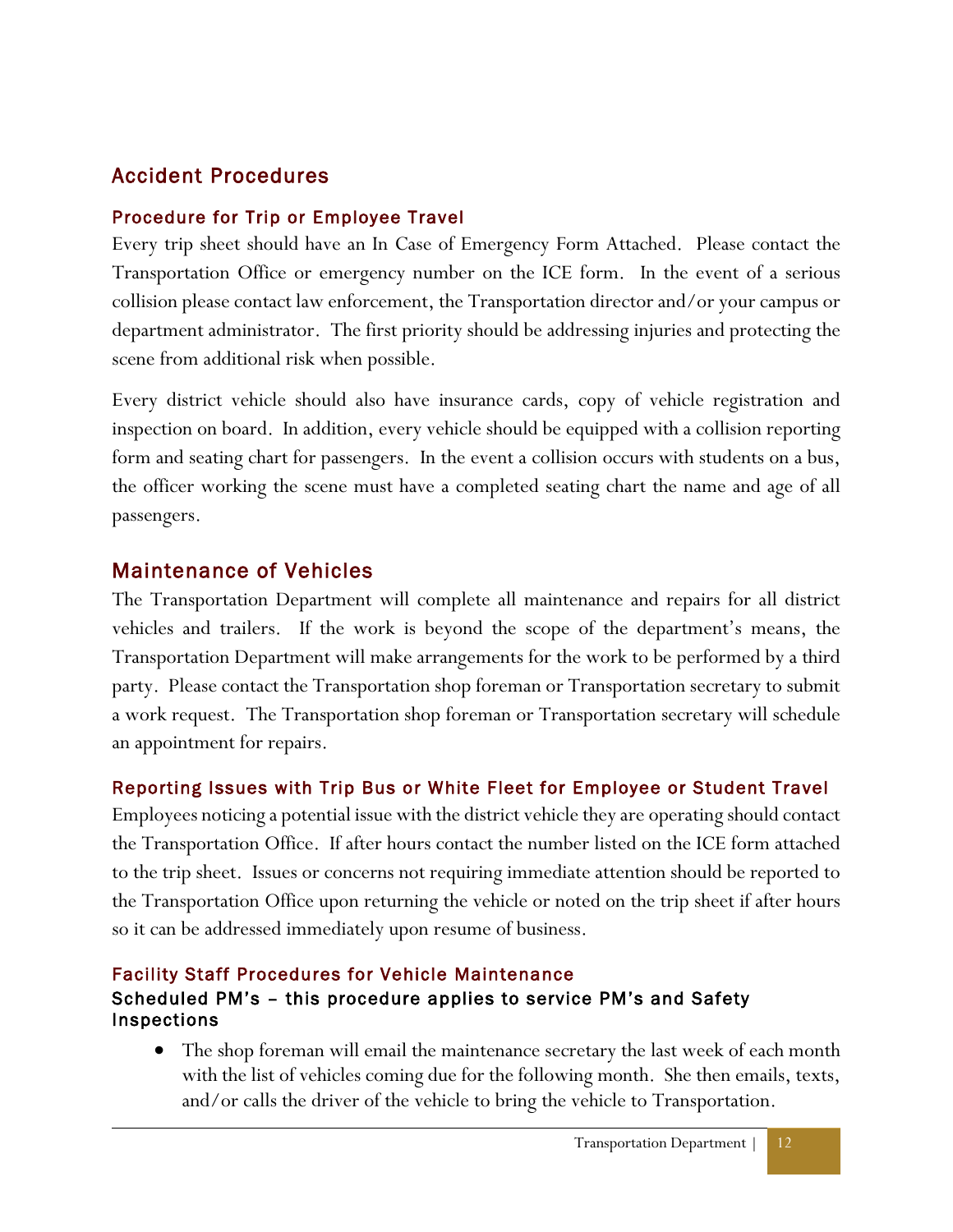.

- The Maintenance staff members will contact the Transportation Department shop foreman to schedule an afternoon to leave the vehicle for PM during afternoon routes.
- Transportation Department shop foreman will schedule the vehicle.
- Shop foreman will initiate work order in our system to complete PM.
- Shop foreman to notify maintenance supervisor by email immediately if an issue is encountered and the vehicle requires additional repairs.
- In the event the PM cannot be completed on the scheduled afternoon by 6pm, the technician performing the PM shall leave clear written communication for the early morning technician on what is required to complete the PM.
- The early morning technician should complete the PM as early as possible to ensure the vehicle is completed and ready for operation when the maintenance staff starts their work day.
- Any unforeseen delays on maintenance vehicles due to urgent bus issues should be communicated by the mechanic to our dispatcher or secretary immediately, so the dispatcher or secretary can notify the maintenance supervisor or the maintenance secretary.

#### <span id="page-13-0"></span>Mechanical or Safety Issue or Concerns

- Maintenance staff members are to place a work request with the Transportation shop foreman outlining the symptoms, issues and concerns.
- The Transportation shop foreman will generate the work request on our fleet management system.
- The shop foreman will contact the Maintenance Department with any questions regarding the request and work with the maintenance department to schedule a time to get the vehicle diagnosed and repaired.
- The shop foreman will email the Maintenance supervisor the scope, cost and time estimate for the repairs.
- <span id="page-13-1"></span>• The shop foreman will notify the Maintenance Department when the vehicle is ready to be released.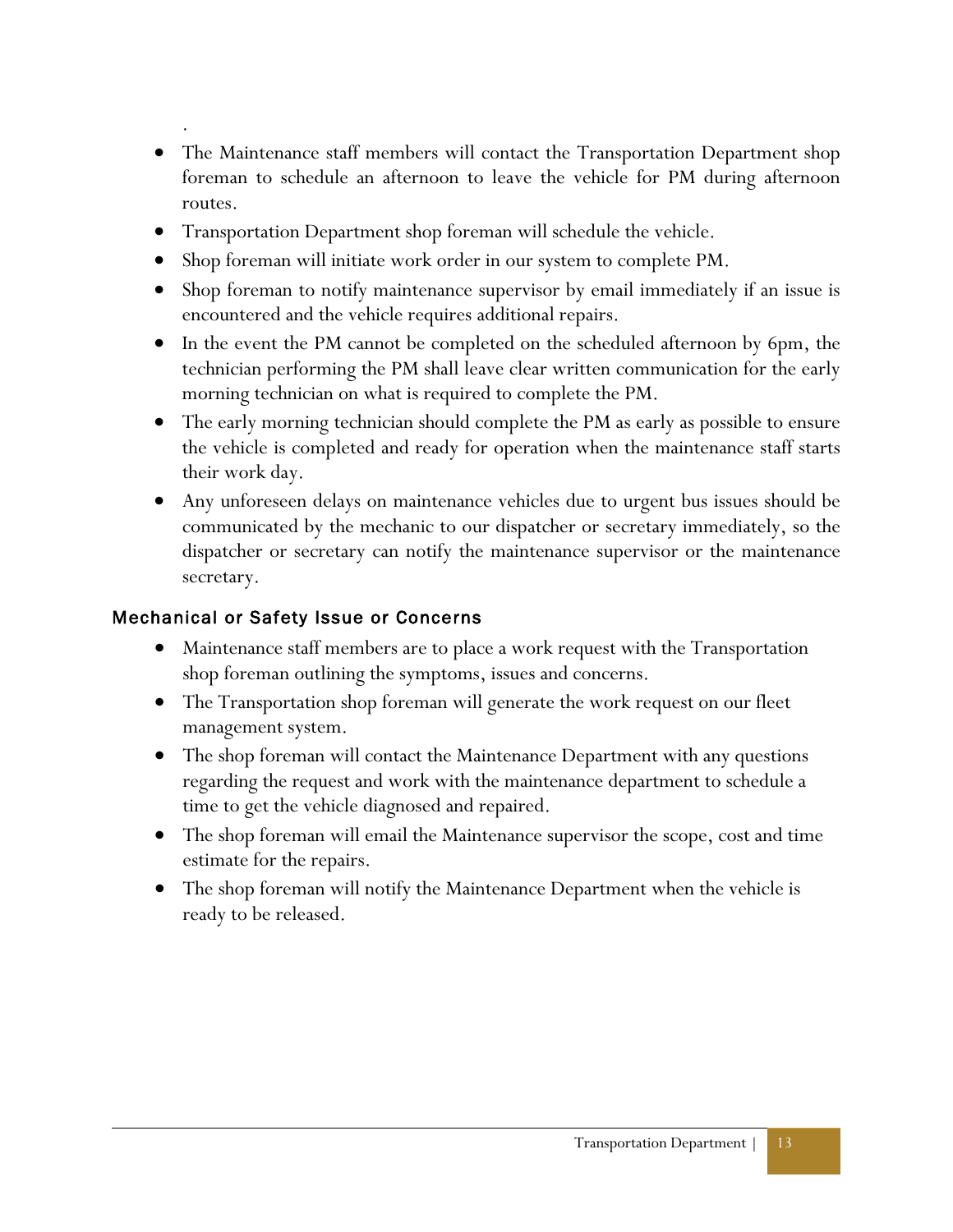#### Fueling For District Vehicles

Fueling will be done only by Transportation shop employees or authorized district employees. Departments issued their own vehicle should contact the Transportation secretary to schedule refueling.

#### Fueling Procedures for Authorized Fuelers

- <span id="page-14-0"></span>• Fuelers should ensure they are familiar with emergency shut-off and spill procedures.
- Fueler must enter their personal code each time they fuel.
- Fueler may only use the fuel key for the vehicle it was issued.
- Fueler must enter accurate mileage or hours when fueling.
- Fueler should remain by pump and nozzle when fueling.
- Any fuel spill must be reported immediately and cleaned up utilizing the spill kit located by the pump.

#### <span id="page-14-1"></span>Band Movers/Parent Volunteers

#### <span id="page-14-3"></span><span id="page-14-2"></span>Requirements for Band Movers Operating District Vehicles To Pull A Bumper Pull Trailer with a District Vehicle

- Submit background forms (must be 2 separate pages not 2-sided) and copy of driver's license to the Transportation Department located at 2430 Hwy 290 West.
- The Human Resources office will contact you when approved so you can schedule a time with Human Resources for photo and badge issues at 510 West Mercer.
- Please allow at least 5 days for processing.
- Provide Transportation with Texas driver's license annually.
- Updated background check required every 2 years.
- <span id="page-14-4"></span>• Obtain instruction on process for picking up vehicle and trailer to include:
	- o Access to facility after hours
	- o Where to park personal vehicle
	- o Picking up keys and required paperwork
	- o Inspecting vehicle and trailer for safe operation
	- o Emergency procedures and contacts
	- o Completing required paperwork
	- o Returning the vehicle and trailer
	- o Securing facility after hours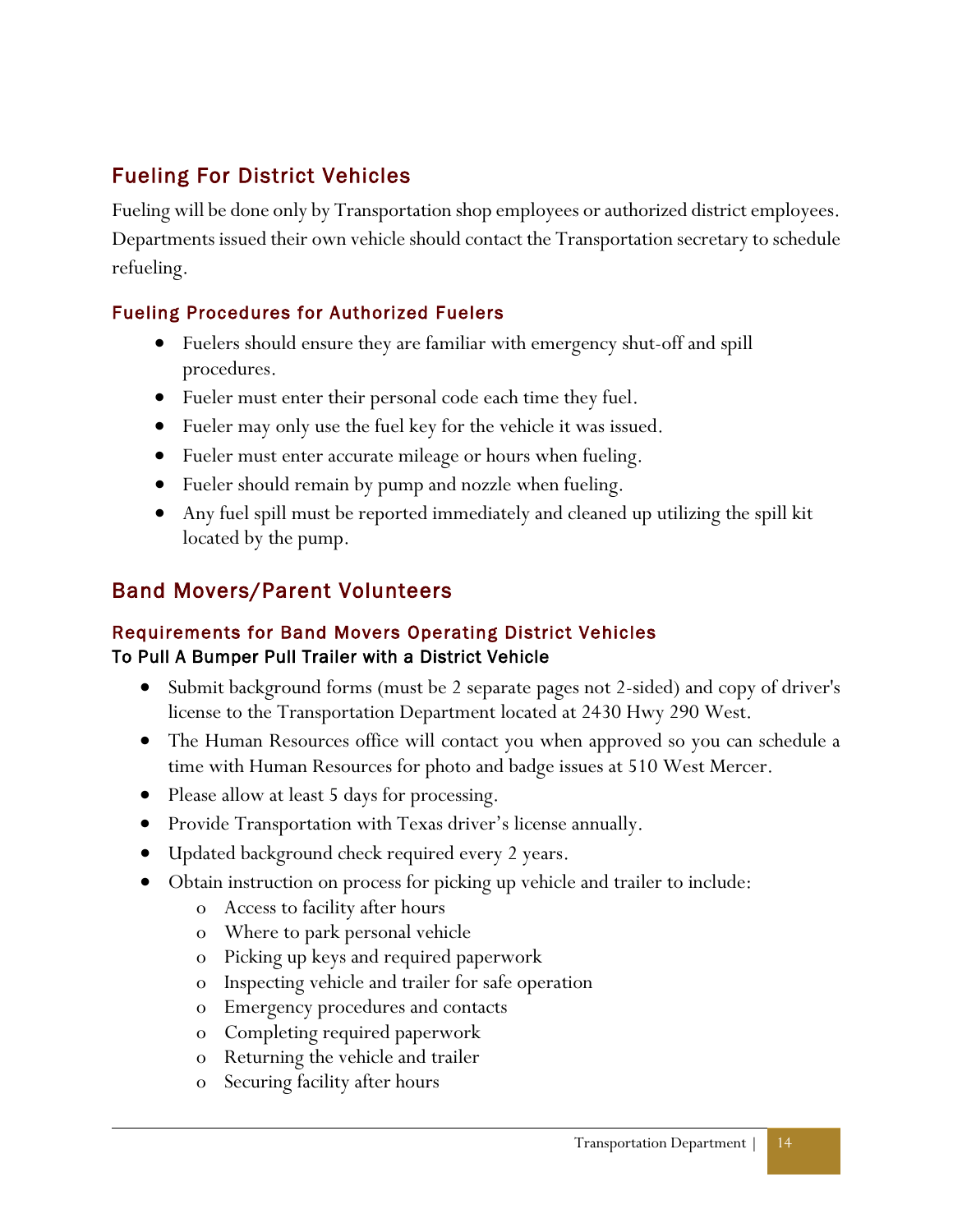#### To Pull a Fifth Wheel Trailer Using District Dual Truck or Operate Semi/Truck/Trailer

In addition to completion of the steps outlined above, this vehicle combination requires commercial driver's license due to the gross combined vehicle weight rating-Class A.

- Sign the DSISD Volunteer Driver Agreement regarding drug and alcohol testing
	- o Federal law requires a DOT pre-employment drug screen
	- o Federal law requires you will be subject to the following:
		- Pre-employment drug screen
		- Random drug and/or alcohol testing
		- Post-accident as defined by DOT standings
		- Reasonable suspicion
		- Return to duty
- Schedule pre-employment drug screen with Transportation
- Federal law will require a DOT medical exam, unless an exemption is claimed with DPS, by completing the CDL-10 Form – this will result in restriction on license to only operate commercial vehicle for political subdivision, etc.
- Provide Transportation a copy of valid Class A CDL.

#### <span id="page-15-0"></span>To Operate a School Bus To Transport Band Students

- Apply on the DSISD website for the sub-bus driver position
- Transportation will contact you to schedule meeting to discuss the steps outlined below in more detail.
- Provide Transportation a copy of your valid Texas driver's license.
- Transportation will make a recommendation to Human Resources that you be employed as sub school driver.
- Human Resources will email you a "Fastpass" to get your fingerprints processed for federal background check (more detailed check required as driving students).
- Human Resources will notify Transportation of your background approval.
- Transportation will contact you to schedule pre-employment drug screen and DOT physical exam (physical required annually for all school bus drivers and subject to the same DOT drug/alcohol screenings as listed above for Class A CDL).
- Complete new hire paperwork with Human Resources office.